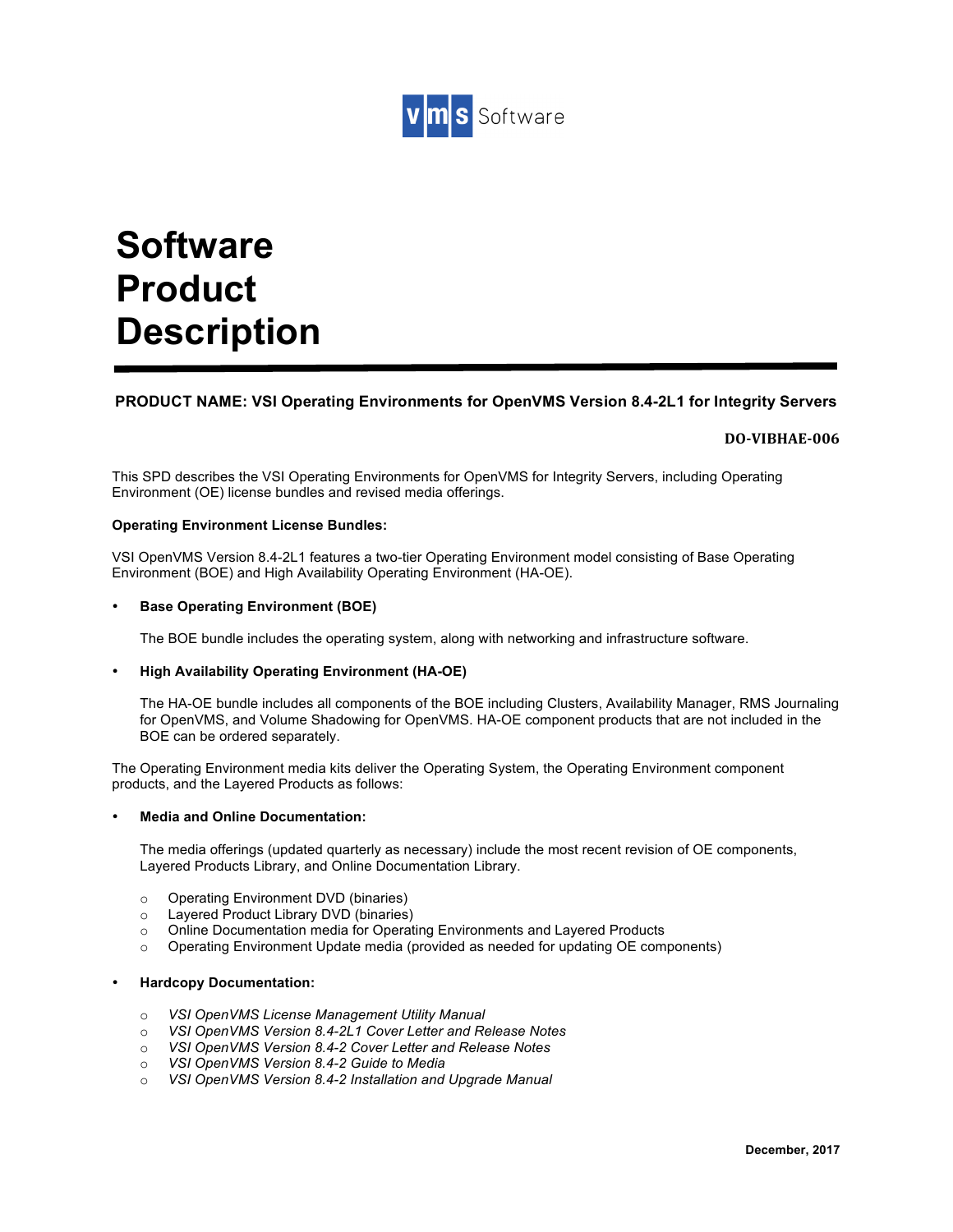#### **Operating Environment Contents**

Table 1 lists the OE component products included with the VSI OpenVMS Operating Environments.

# **Table 1 VSI OpenVMS Integrity Server Base Operating Environment**

| VSI OpenVMS Integrity Server Base Operating Environment              |                |                |                |  |
|----------------------------------------------------------------------|----------------|----------------|----------------|--|
| <b>OE Component</b>                                                  | <b>Version</b> | <b>HPE SPD</b> | <b>VSI SPD</b> |  |
| VSI OpenVMS for Integrity Servers Operating System                   | 8.4-2L1        | 82.35          | DO-VIBHAB-005  |  |
| VSI Another Neat Tool (ANT)                                          | $1.7 - 1B$     | 80.58          | DO-VIBHAA-028  |  |
| <b>VSI AXIS2</b>                                                     | $1.1 - 1$      | 80.58          | DO-VIBHAA-028  |  |
| VSI Common Data Security Architecture (CDSA)                         | 2.4-322A       | 82.35          | DO-VIBHAB-005  |  |
| VSI Common Internet File System (CIFS)                               | 1.2-ECO1A      | 82.42          | DO-VIBHAB-022  |  |
| VSI DECnet-Plus for OpenVMS End System                               | 8.4C           | 50.45          | DO-VIBHAA-023  |  |
| <b>VSI DECnet IV</b>                                                 | $8.4 - 2L1$    | 48.48          | DO-VIBHAA-024  |  |
| VSI DECprint Supervisor (DCPS)                                       | 2.8            | 44.15          | DO-VIBHAA-025  |  |
| <b>VSI DECram</b>                                                    | $8.4 - 2L1$    | 82.35          | DO-VIBHAB-005  |  |
| <b>VSI DECwindows Motif</b>                                          | 1.7E           | 42.19          | DO-VIBHAA-026  |  |
| VSI Distributed Computing Environment (DCE RT)                       | 3.2A           | 43.05          | DO-VIBHAA-027  |  |
| <b>VSI Enterprise Directory</b>                                      | 5.7            | 81.03          | DO-VIBHAA-034  |  |
| <b>VSI HPBINARYCHECKER</b>                                           | 1.1A           | 82.35          | DO-VIBHAB-005  |  |
| <b>VSI 118N</b>                                                      | $8.4 - 2L1$    | 82.35          | DO-VIBHAB-005  |  |
| <b>VSI Kerberos</b>                                                  | $3.2 - 260$    | 82.35          | DO-VIBHAB-005  |  |
| VSI Perl                                                             | $5.20 - 2A$    | 82.35          | DO-VIBHAB-005  |  |
| VSI Secure Sockets Layer 1 (SSL1)                                    | 1.0            | 80.58          | DO-VIBHAA-028  |  |
| VSI Secure Sockets Layer (SSL)                                       | 1.4-503        | 80.58          | DO-VIBHAA-028  |  |
| VSI Secure Web Server (CSWS)                                         | 2.4            | 80.58          | DO-VIBHAA-028  |  |
| VSI Secure Web Server (CSWS Java (Tomcat))                           | 7.0.29B        | 80.58          | DO-VIBHAA-028  |  |
| VSI Secure Web Server (CSWS PHP)                                     | $5.2 - 17A$    | 80.58          | DO-VIBHAA-028  |  |
| VSI TCP/IP Services for OpenVMS                                      | 5.7-13ECO05B   | 46.46          | DO-VIBHAA-029  |  |
| VSI TDC RT                                                           | 2.3-1120       | 82.35          | DO-VIBHAB-005  |  |
| VSI UDDI Client Toolkit                                              | $1.0 - B$      | 80.58          | DO-VIBHAA-028  |  |
| <b>VSI WBEM/CIM</b>                                                  | 3.0-B151019    | 82.35          | DO-VIBHAB-005  |  |
| <b>VSI WBEM Providers</b>                                            | $2.2 - 5$      | 82.35          | DO-VIBHAB-005  |  |
| VSI Web Services Integration Toolkit (WSIT)                          | $3.4 - 1 - 1$  | 80.58          | DO-VIBHAA-028  |  |
| VSI XML_JAVA                                                         | $4.0 - 1$      | 80.58          | DO-VIBHAA-028  |  |
| XML C++ (Based on Apache Xerces-C 2.2.0 & Apache Xalan-C 1.5)        | $3.0 - 1 - 1$  | 80.58          | DO-VIBHAA-028  |  |
| VSI OpenVMS Integrity Server High Availability Operating Environment |                |                |                |  |
| VSI Availability Manager                                             | 3.2            | 82.35          | DO-VIBHAB-005  |  |
| Reliable Transaction Router, Back End                                | 5.3            | 51.04          | DO-VIBHAA-042  |  |
| RMS Journaling for VSI OpenVMS                                       | 8.4-2L1        | 27.58          | DO-VIBHAA-030  |  |
| Volume Shadowing for VSI OpenVMS                                     | 8.4-2L1        | 27.29          | DO-VIBHAA-031  |  |
| VSI VMS Cluster Client                                               | $8.4 - 2L1$    | 29.78          | DO-VIBHAA-033  |  |
| VSI VMS Cluster Software                                             | 8.4-2L1        | 29.78          | DO-VIBHAA-033  |  |

For additional information, please refer to the VSI OpenVMS Roadmap at: http://www.vmssoftware.com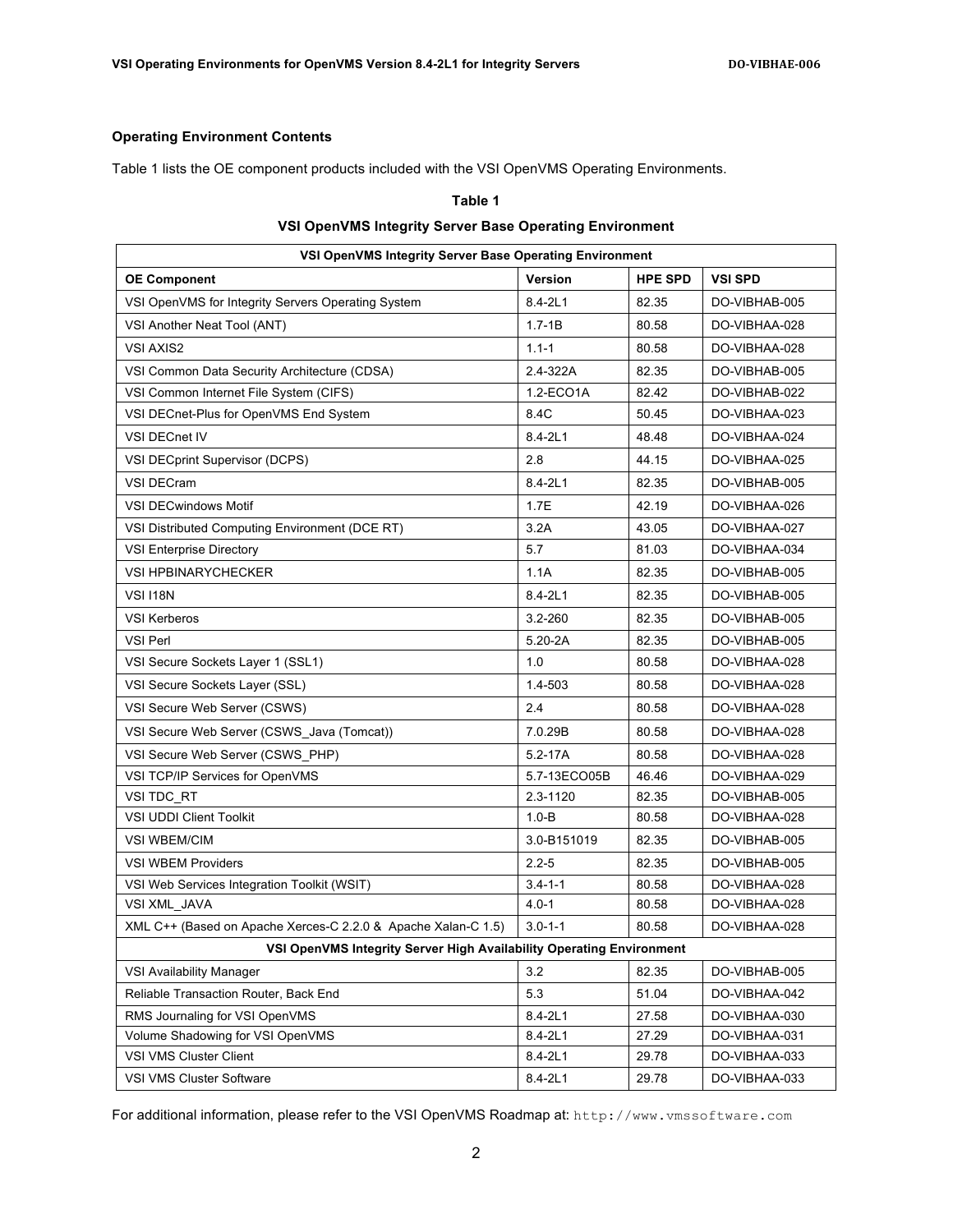#### **INSTALLATION**

Customers who are unfamiliar with the OE components can purchase Installation Services through VSI Professional Services. These services provide installation of the software product by an experienced VSI software specialist.

A subset of OE components can be factory installed on new servers when purchased through HPE. Products requiring customized installation are *not* included in factory installation, however their binaries and online documentation are provided with the system purchase. Please refer to the "Preinstalled Software Information Sheet" for a list of installed components. This sheet is delivered with systems when factory installed software is requested.

#### **HARDWARE REQUIREMENT**

For details about the hardware requirements, memory requirements, and disk space requirements, please consult the appropriate sections of the *VSI OpenVMS Operating System SPD* and component product SPDs.

#### **SOFTWARE REQUIREMENTS**

Unless otherwise noted, the OE components support VSI OpenVMS Version 8.4-2L1. Some components will also support prior OpenVMS versions. For details about software requirements for individual component products, please consult the *Software Requirements* sections of the component SPDs.

#### **GROWTH CONSIDERATIONS**

The minimum hardware and software requirements for future versions of the VSI OpenVMS Integrity server OEs might be different from the requirements for the current version.

#### **SOFTWARE LICENSING**

A BOE or HA-OE license grants the right to use all the components included in the specified OE. VSI OpenVMS OEs are offered with Per Socket Licenses (PSLs) on HPE Integrity BL8x0c i2, i4, and i6 server blades, rx2800 i2, i4 and i6 rackmount servers, and on pre-i2 servers. One PSL is required for each active physical socket in a system or hard partition. If additional processors are later added to the system or hard partition, each processor core or socket requires an additional PSL respectively.

*Note*: A socket is a receptacle for microprocessor modules. A single-microprocessor module may contain one or more processor cores.

For OEs on HPE Integrity servers, hardware tiers are defined as:

- Maximum of 2 processor sockets (BL860c i2, i4, i6, and rx2800 i2, i4, i6 rackmount servers)
- Maximum of 4 processor sockets (BL870c i2, i4, i6)
- Maximum of 8 processor sockets (BL890c i2, i4, i6)

VSI OpenVMS OEs are also available on the following HPE pre-i2 Integrity servers:

- rx1600
- rx2600, rx2620, rx2660
- rx3600
- rx6600
- rx7640
- rx8640

Other licensing practices are as follows:

- User licenses are not required. The BOE license provides for unlimited OpenVMS users.
- Version update licenses are not available. Update services are available only through a Support Agreement.
- Trade-in allowances are offered as license "options" rather than as separate licenses.

For more information about VSI OpenVMS licensing terms and policies, contact your local VSI sales office.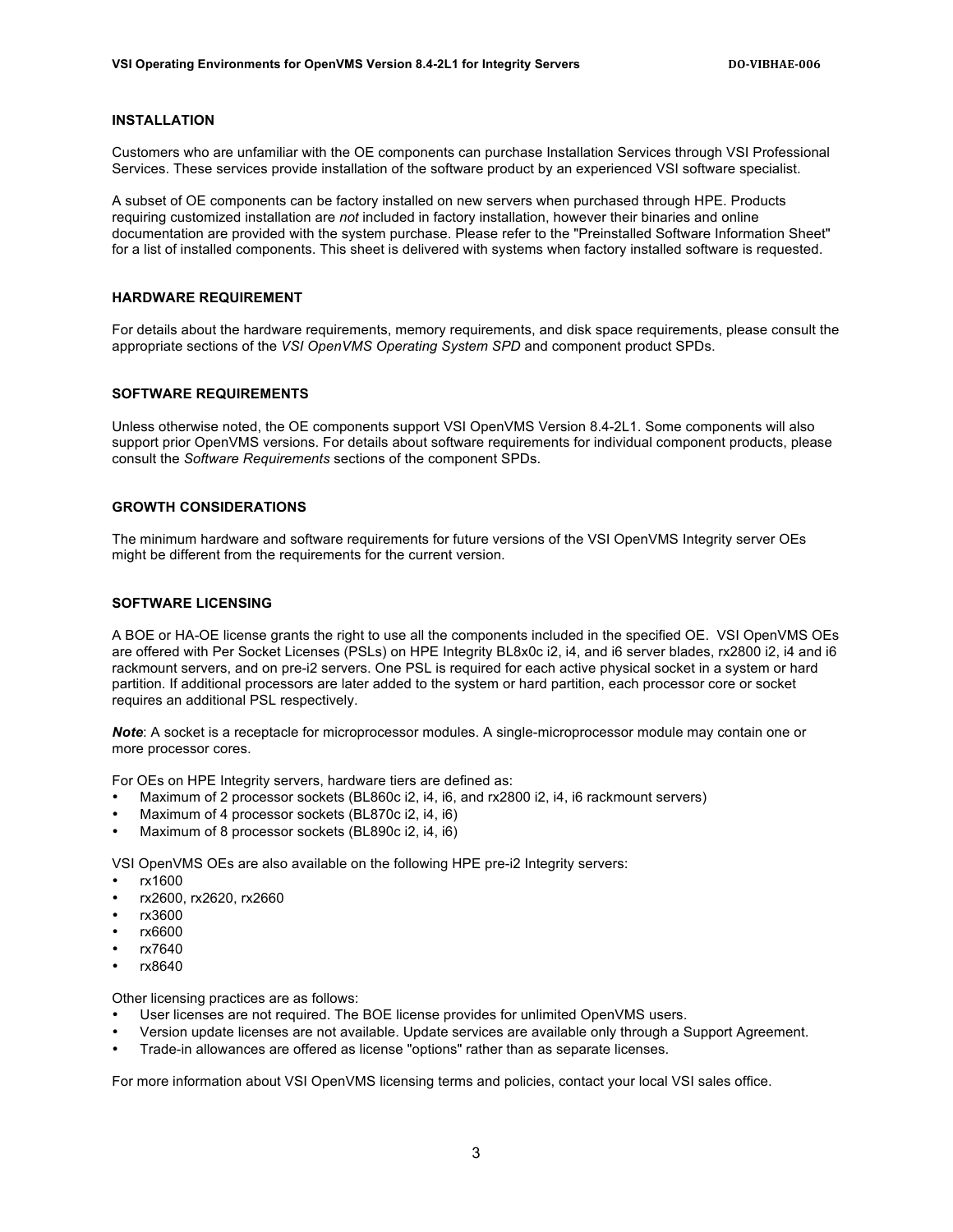#### **SOFTWARE MEDIA AND DOCUMENTATION**

OE media kits include both DVD and CD media. Please see the *Description* section at the beginning of this SPD for a listing of contents, and the *Ordering Information* section for ordering details.

Online documentation is included with all product binary offerings.

#### **ORDERING INFORMATION**

#### **Ordering OE licenses**

Table 2 lists the licenses for each OE. One license is required for each active socket on HPE Integrity i2, i4, i6, and pre-i2 servers. The license type is PSL (Per Socket License) on HPE Integrity i2, i4, and i6 servers

| VSI OpenVMS Base Operating Environment LTU (License-to-Use) |                             |  |
|-------------------------------------------------------------|-----------------------------|--|
| <b>VSI Product Number</b>                                   | <b>Description</b>          |  |
| SL-VIB21P-H4W                                               | PSL VMS 164 BOE 2Skt/1C LTU |  |
| SL-VIB22P-H4W                                               | PSL VMS 164 BOE 2Skt/2C LTU |  |
| SL-VIB24P-H4W                                               | PSL VMS 164 BOE 2Skt/4C LTU |  |
| SL-VIB28P-H4W                                               | PSL VMS 164 BOE 2Skt/8C LTU |  |
| SL-VIB41P-H4W                                               | PSL VMS 164 BOE 4Skt/1C LTU |  |
| SL-VIB42P-H4W                                               | PSL VMS 164 BOE 4Skt/2C LTU |  |
| SL-VIB44P-H4W                                               | PSL VMS 164 BOE 4Skt/4C LTU |  |
| SL-VIB48P-H4W                                               | PSL VMS 164 BOE 4Skt/8C LTU |  |
| SL-VIB81P-H4W                                               | PSL VMS 164 BOE 8Skt/1C LTU |  |
| SL-VIB82P-H4W                                               | PSL VMS 164 BOE 8Skt/2C LTU |  |
| SL-VIB84P-H4W                                               | PSL VMS 164 BOE 8Skt/4C LTU |  |
| SL-VIB88P-H4W                                               | PSL VMS 164 BOE 8Skt/8C LTU |  |

### **Table 2 Operating Environment Software Licenses**

| VSI OpenVMS High Availability Operating Environment LTU (License-to-Use) |                               |
|--------------------------------------------------------------------------|-------------------------------|
| <b>VSI Product Number</b>                                                | <b>Description</b>            |
| SL-VIH21P-H4W                                                            | PSL VMS 164 HA-OE 2Skt/1C LTU |
| SL-VIH22P-H4W                                                            | PSL VMS 164 HA-OE 2Skt/2C LTU |
| SL-VIH24P-H4W                                                            | PSL VMS 164 HA-OE 2Skt/4C LTU |
| SL-VIH28P-H4W                                                            | PSL VMS 164 HA-OE 2Skt/8C LTU |
| SL-VIH41P-H4W                                                            | PSL VMS 164 HA-OE 4Skt/1C LTU |
| SL-VIH42P-H4W                                                            | PSL VMS 164 HA-OE 4Skt/2C LTU |
| SL-VIH44P-H4W                                                            | PSL VMS 164 HA-OE 4Skt/4C LTU |
| SL-VIH48P-H4W                                                            | PSL VMS 164 HA-OE 4Skt/8C LTU |
| SL-VIH81P-H4W                                                            | PSL VMS 164 HA-OE 8Skt/1C LTU |
| SL-VIH82P-H4W                                                            | PSL VMS 164 HA-OE 8Skt/2C LTU |
| SL-VIH84P-H4W                                                            | PSL VMS 164 HA-OE 8Skt/4C LTU |
| SL-VIH88P-H4W                                                            | PSL VMS 164 HA-OE 8Skt/8C LTU |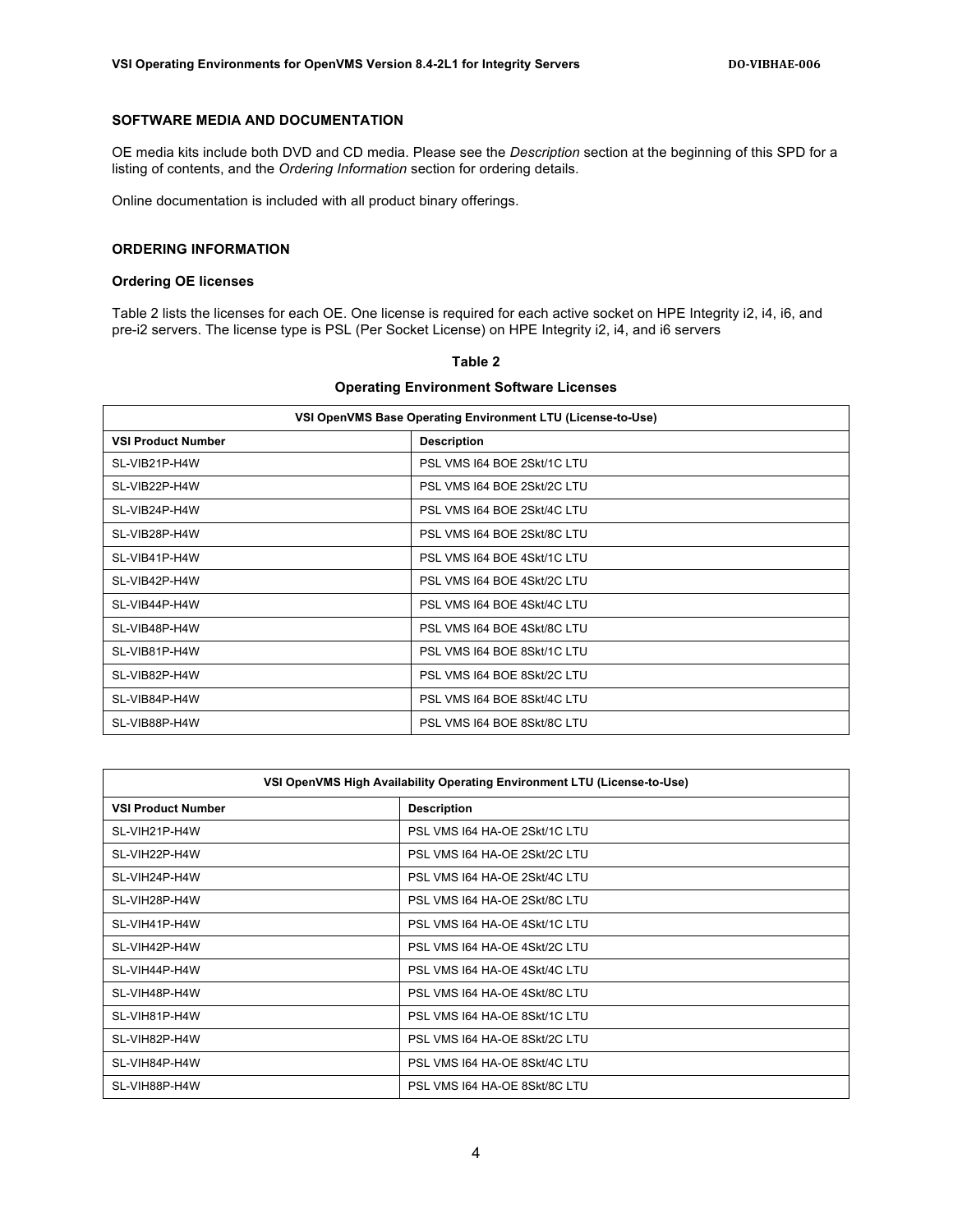#### **Ordering OE License Upgrades**

The Upgrade License is used when the Operating Environment is upgraded from a smaller OE to a larger OE on the same Integrity server. The BOE to HA-OE License Upgrades deliver a license for HA-OE and the pricing gives credit for the previous purchase of the BOE.

**Table 3**

Table 3 lists the OE (BOE/HA-OE) license upgrade options.

## **OE (BOE to HA-OE) License Upgrade Options VSI Product Number Constrainer Constrainer** Description SL-VIH21U-H4W <br>VSI V842L1 BOE to HA-OE Upg 2S/1C LTU SL-VIH22U-H4W VSI V842L1 BOE to HA-OE Upg 2S/2C LTU SL-VIH24U-H4W <br>VSI V842L1 BOE to HA-OE Upg 2S/4C LTU SL-VIH28U-H4W <br>VSI V842L1 BOE to HA-OE Upg 2S/8C LTU SL-VIH41U-H4W <br>VSI V842L1 BOE to HA-OE Upg 4S/1C LTU SL-VIH42U-H4W VSI V842L1 BOE to HA-OE Upg 4S/2C LTU SL-VIH44U-H4W <br>VSI V842L1 BOE to HA-OE Upg 4S/4C LTU SL-VIH48U-H4W <br>VSI V842L1 BOE to HA-OE Upg 4S/8C LTU SL-VIH81U-H4W <br>VSI V842L1 BOE to HA-OE Upg 8S/1C LTU SL-VIH82U-H4W | VSI V842L1 BOE to HA-OE Upg 8S/2C LTU SL-VIH84U-H4W <br>VSI V842L1 BOE to HA-OE Upg 8S/4C LTU SL-VIH88U-H4W <br>VSI V842L1 BOE to HA-OE Upg 8S/8C LTU

#### **Ordering OE License Trade-ins**

The Trade-in policy provides software investment protection when a customer is moving to an HPE Integrity i2, i4, or i6 server, or pre-i2 server. To be eligible for credit, the licenses being traded in must be on a valid support agreement.

The old software must be equivalent in function to the new software. The credit allowed cannot exceed 50% of the purchase price of the target license.

#### **Process:**

- 1. The customer orders the new OE license.
- 2. The customer provides proof of license and proof of support to the VSI representative.
- 3. The VSI representative calculates credit and applies it to the order.
- 4. License keys for the old system should be deleted at least 90 days after the new licenses/new system delivery.

Table 4 lists the OE license trade-ins.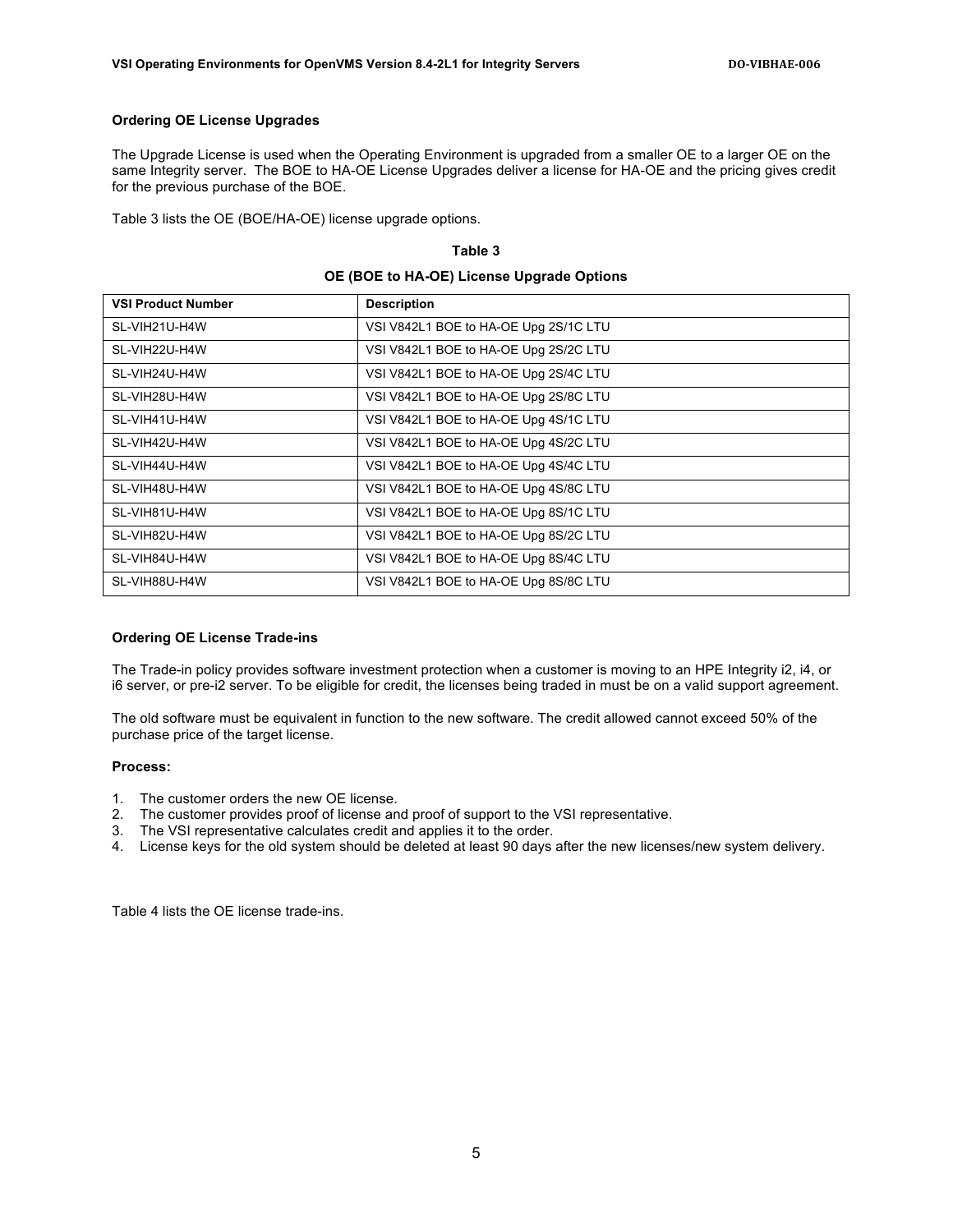| <b>OE License Trade-ins</b> |                                                                       |  |
|-----------------------------|-----------------------------------------------------------------------|--|
| <b>VSI Product Number</b>   | VSI OpenVMS BOE Trade-in Description                                  |  |
| SL-VIB21T-H4W               | VSI OpenVMS BOE Trade-in LTU PSL VMS 164 BOE 2Skt/1C Trade-in LTU     |  |
| SL-VIB22T-H4W               | VSI OpenVMS BOE Trade-in LTU PSL VMS 164 BOE 2Skt/2C Trade-in LTU     |  |
| SL-VIB24T-H4W               | VSI OpenVMS BOE Trade-in LTU PSL VMS 164 BOE 2Skt/4C Trade-in LTU     |  |
| SL-VIB28T-H4W               | VSI OpenVMS BOE Trade-in LTU PSL VMS 164 BOE 2Skt/8C Trade-in LTU     |  |
| SL-VIB41T-H4W               | VSI OpenVMS BOE Trade-in LTU PSL VMS 164 BOE 4Skt/1C Trade-in LTU     |  |
| SL-VIB42T-H4W               | VSI OpenVMS BOE Trade-in LTU PSL VMS 164 BOE 4Skt/2C Trade-in LTU     |  |
| SL-VIB44T-H4W               | VSI OpenVMS BOE Trade-in LTU PSL VMS 164 BOE 4Skt/4C Trade-in LTU     |  |
| SL-VIB48T-H4W               | VSI OpenVMS BOE Trade-in LTU PSL VMS 164 BOE 4Skt/8C Trade-in LTU     |  |
| SL-VIB81T-H4W               | VSI OpenVMS BOE Trade-in LTU PSL VMS 164 BOE 8Skt/1C Trade-in LTU     |  |
| SL-VIB82T-H4W               | VSI OpenVMS BOE Trade-in LTU PSL VMS 164 BOE 8Skt/2C Trade-in LTU     |  |
| SL-VIB84T-H4W               | VSI OpenVMS BOE Trade-in LTU PSL VMS 164 BOE 8Skt/4C Trade-in LTU     |  |
| SL-VIB88T-H4W               | VSI OpenVMS BOE Trade-in LTU PSL VMS 164 BOE 8Skt/8C Trade-in LTU     |  |
| <b>VSI Product Number</b>   | VSI OpenVMS HA-OE (High Availability) Trade-in Description            |  |
| SL-VIH21T-H4W               | VSI OpenVMS HA-OE Trade-in LTU PSL VMS I64 HA-OE 2Skt/1C Trade-in LTU |  |
| SL-VIH22T-H4W               | VSI OpenVMS HA-OE Trade-in LTU PSL VMS I64 HA-OE 2Skt/2C Trade-in LTU |  |
| SL-VIH24T-H4W               | VSI OpenVMS HA-OE Trade-in LTU PSL VMS I64 HA-OE 2Skt/4C Trade-in LTU |  |
| SL-VIH28T-H4W               | VSI OpenVMS HA-OE Trade-in LTU PSL VMS 164 HA-OE 2Skt/8C Trade-in LTU |  |
| SL-VIH41T-H4W               | VSI OpenVMS HA-OE Trade-in LTU PSL VMS I64 HA-OE 4Skt/1C Trade-in LTU |  |
| SL-VIH42T-H4W               | VSI OpenVMS HA-OE Trade-in LTU PSL VMS I64 HA-OE 4Skt/2C Trade-in LTU |  |
| SL-VIH44T-H4W               | VSI OpenVMS HA-OE Trade-in LTU PSL VMS I64 HA-OE 4Skt/4C Trade-in LTU |  |
| SL-VIH48T-H4W               | VSI OpenVMS HA-OE Trade-in LTU PSL VMS I64 HA-OE 4Skt/8C Trade-in LTU |  |
| SL-VIH81T-H4W               | VSI OpenVMS HA-OE Trade-in LTU PSL VMS I64 HA-OE 8Skt/1C Trade-in LTU |  |
| SL-VIH82T-H4W               | VSI OpenVMS HA-OE Trade-in LTU PSL VMS I64 HA-OE 8Skt/2C Trade-in LTU |  |
| SL-VIH84T-H4W               | VSI OpenVMS HA-OE Trade-in LTU PSL VMS I64 HA-OE 8Skt/4C Trade-in LTU |  |
| SL-VIH88T-H4W               | VSI OpenVMS HA-OE Trade-in LTU PSL VMS 164 HA-OE 8Skt/8C Trade-in LTU |  |

# **Table 4**

#### **Ordering OE Media and Media Options**

Purchase of an OE media product requires purchase of a corresponding OE license on the same order. Please note:

- Each media order must specify the complete media option (for example, SK-VIHKIT-H4W)
- VSI strongly advises the purchase of at least one DVD media option per customer site, because not all items on the DVD media are included in the Factory Installation.
- Product update media are delivered through a Support Agreement.

Table 5 lists the media offerings available, along with their corresponding option numbers.

**Table 5**

**OpenVMS Integrity Server Media Offerings and Options**

| <b>Media Option</b> | <b>Description</b>                        |
|---------------------|-------------------------------------------|
| SK-VIHKIT-H4W       | VSI OpenVMS V8.4-2L1 physical media kit   |
| SE-VIHKIT-H4W       | VSI OpenVMS V8.4-2L1 electronic media kit |
| SK-VIHKIT-H42       | VSI OpenVMS V8.4-2 physical media kit     |
| SE-VIHKIT-H42       | VSI OpenVMS V8.4-2 electronic media kit   |
| SK-VIHKIT-H41       | VSI OpenVMS V8.4-1H1 physical media kit   |
| SE-VIHKIT-H41       | VSI OpenVMS V8.4-1H1 electronic media kit |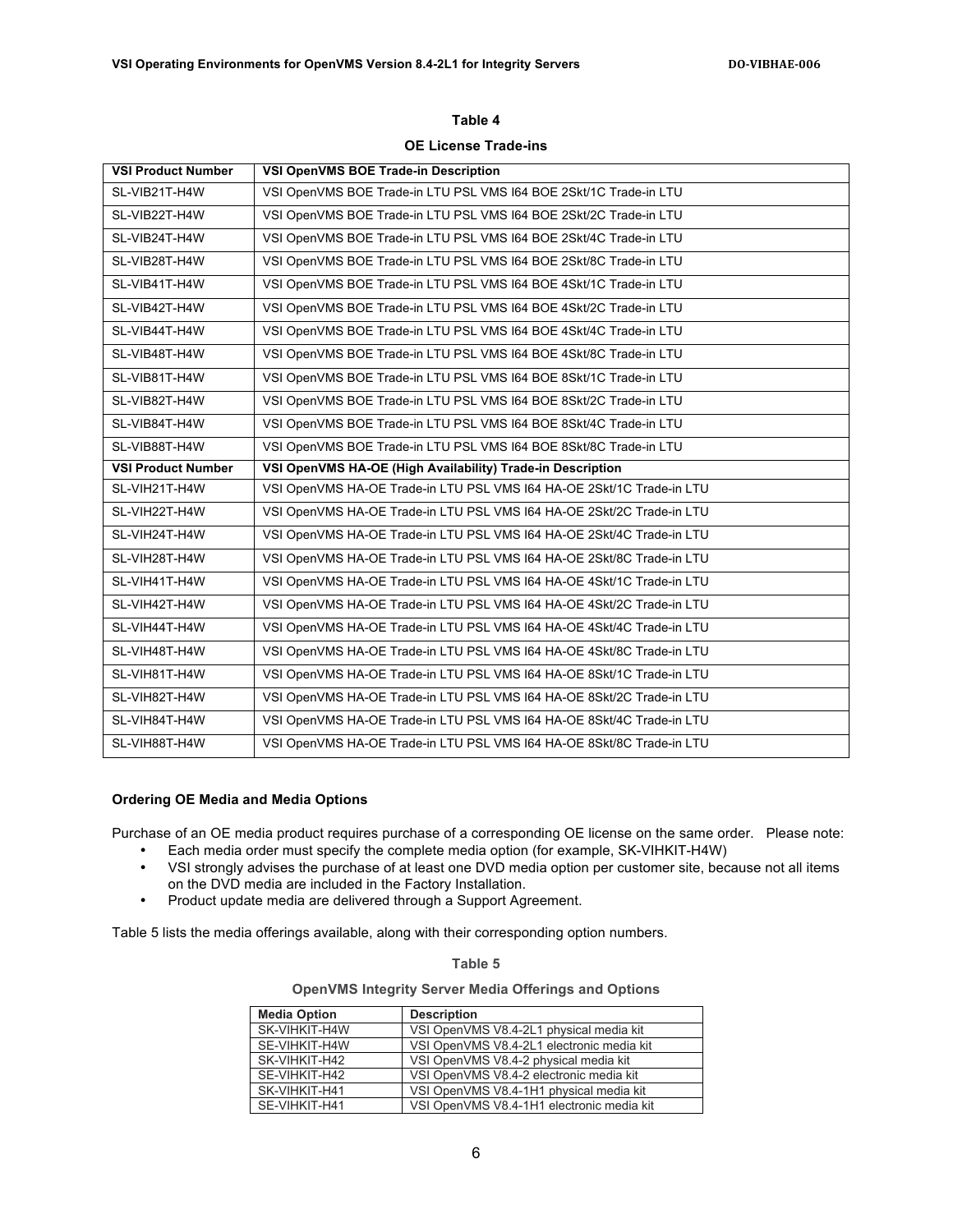#### **Ordering OE Components Sold Separately**

OE component products listed in Table 6 can be ordered separately. The license or LTU product number is for the individual OE component license. Initial delivery of product binaries for an OE component is through the purchase of an OE Media Kit. Where the media product number is shown as "SIP", the product is a System Integrated Product and is included on the Operating System media.

Table 6 lists the operating environment components sold separately.

| <b>VSI Product Number</b> | <b>Description</b>                                                         |
|---------------------------|----------------------------------------------------------------------------|
| SL-LIAM1P-30V             | VSI Availability Manager PSL 1 Core 1 P-LTU                                |
| SL-LIAM2P-30V             | VSI Availability Manager PSL 2 Core 2 P-LTU                                |
| SL-LIAM4P-30V             | VSI Availability Manager PSL 4 Core 4 P-LTU                                |
| SL-LIAM8P-30V             | VSI Availability Manager PSL 8 Core 8 P-LTU                                |
| <b>SIP</b>                | VSI Availability Manager Media                                             |
| SL-LICL1P-84V             | VSI Cluster Client PSL 1 Core Server 1 P-LTU units                         |
| SL-LICL2P-84V             | VSI Cluster Client PSL 1 Core Server 2 P-LTU units                         |
| SL-LICL4P-84V             | VSI Cluster Client PSL 1 Core Server 4 P-LTU units                         |
| SL-LICL8P-84V             | VSI Cluster Client PSL 8 Core Server 8 P-LTU units                         |
| <b>SIP</b>                | VSI Cluster Client Media                                                   |
| SL-LIVC1P-84V             | VSI Clusters PSL 1 Core 1 P-LTU                                            |
| SL-LIVC2P-84V             | VSI Clusters PSL 2 Core 2 P-LTU                                            |
| SL-LIVC4P-84V             | VSI Clusters PSL 4 Core 4 P-LTU                                            |
| SL-LIVC8P-84V             | VSI Clusters PSL 8 Core 8 P-LTU                                            |
| <b>SIP</b>                | <b>VSI Clusters Media</b>                                                  |
| SW-LIDN1P-84V             | VSI Dnet-Plus Ext Funct PSL 1 Core Server 1 P-LTU units                    |
| SW-LIDN2P-84V             | VSI Dnet-Plus Ext Funct PSL 2 Core Server 2 P-LTU units                    |
| SW-LIDN4P-84V             | VSI Dnet-Plus Ext Funct PSL 4 Core Server 4 P-LTU units                    |
| SW-LIDN8P-84V             | VSI Dnet-Plus Ext Funct PSL 8 Core Server 8 P-LTU units                    |
| <b>SIP</b>                | VSI Dnet-Plus Ext Funct Media                                              |
| SL-LIRF1P-52V             | VSI Reliable Transaction Router, Front End PSL 1 Core Server 1 P-LTU units |
| SL-LIRF2P-52V             | VSI Reliable Transaction Router, Front End PSL 2 Core Server 2 P-LTU units |
| SL-LIRF4P-52V             | VSI Reliable Transaction Router, Front End PSL 4 Core Server 4 P-LTU units |
| SL-LIRF8P-52V             | VSI Reliable Transaction Router, Front End PSL 8 Core Server 8 P-LTU units |
| SL-LIRJ1P-82V             | VSI RMS Journaling PSL 1 Core Server 1 P-LTU units                         |
| SL-LIRJ2P-82V             | VSI RMS Journaling PSL 2 Core Server 2 P-LTU units                         |
| SL-LIRJ4P-82V             | VSI RMS Journaling PSL 4 Core Server 4 P-LTU units                         |
| SL-LIRJ8P-82V             | VSI RMS Journaling PSL 8 Core Server 8 P-LTU units                         |
| <b>SIP</b>                | VSI RMS Journaling Media                                                   |
| SL-LIVS1P-84V             | VSI Volume Shadowing PSL 1 Core 1 P-LTU                                    |
| SL-LIVS2P-84V             | VSI Volume Shadowing PSL 2 Core 2 P-LTU                                    |
| SL-LIVS4P-84V             | VSI Volume Shadowing PSL 4 Core 4 P-LTU                                    |
| SL-LIVS8P-84V             | VSI Volume Shadowing PSL 8 Core 8 P-LTU                                    |
| <b>SIP</b>                | VSI Volume Shadowing Media                                                 |

**Table 6 Operating Environment Components Sold Separately**